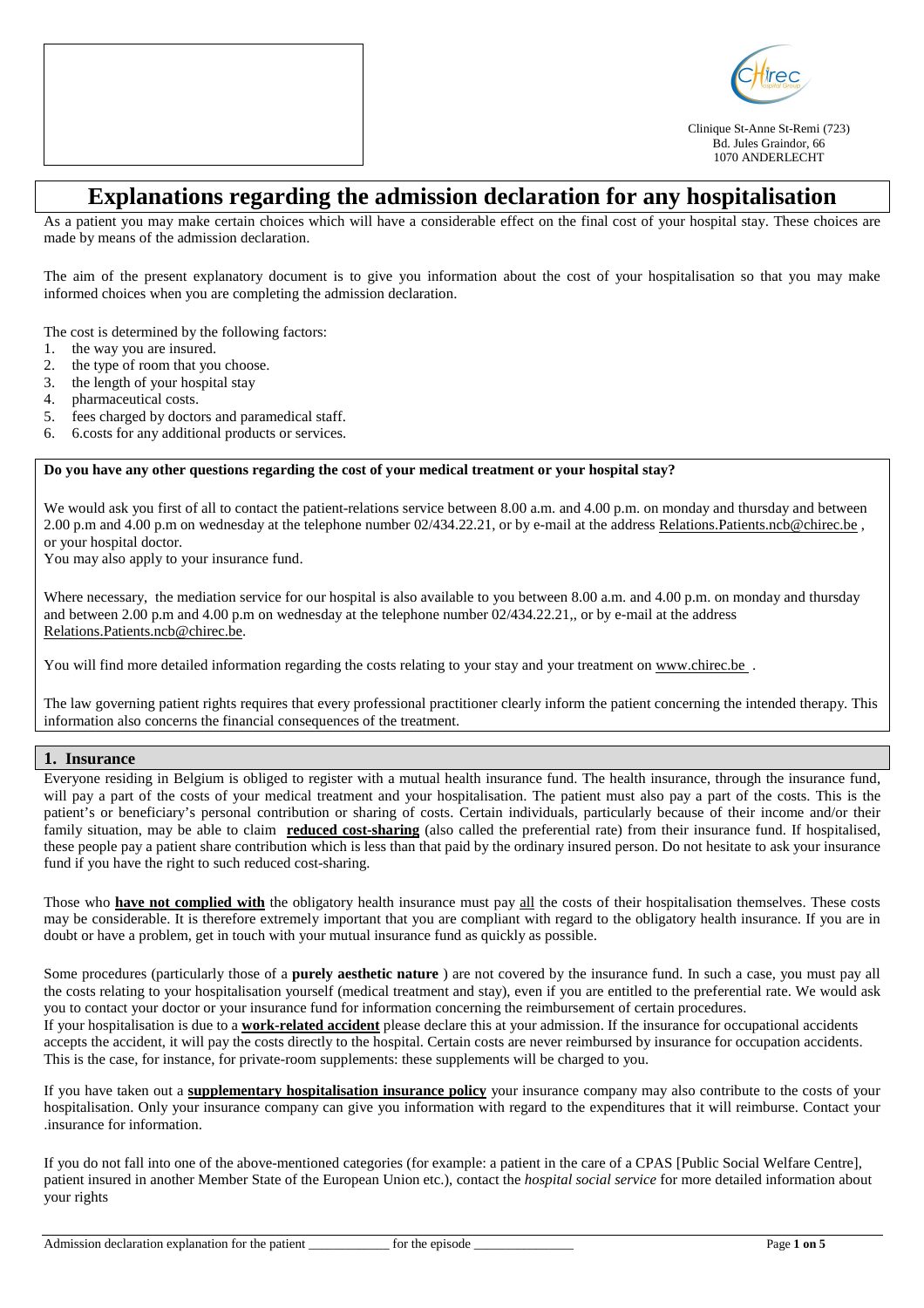# **2. Choice of room**

The type of room that you choose for your stay will have a determining effect on the cost of your hospitalisation. The choice of room will not have any effect on the quality of the care given or the possibility of a free choice of doctor.

As patient you may opt for:

- *a shared room,*
- *a two-bed room,*
- *a private room*.

If, in the case of hospitalisation, you are in *a ward* or *a two-bed room*, you will not pay **either room supplements or fee supplements**.

If you expressly opt for a private room (and if you actually stay in one), the hospital may charge you **room supplements**, and the doctors **fee supplements**. A stay in a private room is therefore more expensive than a stay in a ward or two-bed room.

#### **By choosing a certain type of room you are agreeing to the financial conditions related to it with regard to room and fee supplements.**

- If, independently of your wishes, you are put in a more expensive type of room, the financial conditions related to the type of room that you chose will be applied. (You opt, for example, for a ward but, due to a lack of availability of wards, you are given a private room. The conditions of the ward will apply).
- If, independently of your wishes, you are put in a less expensive room, the financial conditions related to the type of room that you have actually been given will apply. (Your opt, for example, for a private room but, due to lack of availability of private rooms, you are put in a ward. The conditions of the ward will apply, even if you are alone in it).

#### **3. Cost of stay**

#### **1. Legal patient share of costs per day for an overnight hospitalisation**

No matter what the type of room chosen, you will pay a personal share of the costs, as provided for by law, per day of hospital stay and treatment

|                                   | <b>Beneficiary with</b> | Child, dependent | Long-term unemployed (single or head | Other beneficiary |
|-----------------------------------|-------------------------|------------------|--------------------------------------|-------------------|
|                                   | preferential rate       | person           | of household) and his/her dependents |                   |
| 1st day                           |                         |                  |                                      |                   |
| Day of admission                  | $6.12 \in$              | $33,39 \in$      | $33,39 \in$                          | $44,51 \in$       |
| Medications fixed charge per day  | $0.62 \in$              | $0.62 \in$       | $0.62 \in$                           | $0.62 \in$        |
| Technical procedures fixed charge | $0.00 \in$              | $16.40 \in$      | $16.40 \in$                          | $16,40 \in$       |
| Laboratory fixed charge           | $0.00 \in$              | $7.44 \in$       | $7.44 \in$                           | $7.44 \in$        |
| Medical imaging fixed charge      | $1,98 \in$              | $6,20 \in$       | $6.20 \in$                           | $6,20 \in$        |
| Total 1st day                     | $8.72 \in$              | $64.05 \in$      | $64.05 \in$                          | 75.17 €           |
| <b>Starting from 2nd day</b>      |                         |                  |                                      |                   |
| Per day of hospitalisation        | $6.12 \in$              | $6,12 \in$       | $6,12 \in$                           | $17,24 \in$       |
| Medications fixed charge per day  | $0.62 \in$              | $0.62 \in$       | $0.62 \in$                           | $0.62 \in$        |
| Total per day                     | $6.74 \in$              | $6.74 \in$       | $6.74 \in$                           | 17,86 €           |
| <b>Starting from 91 st day</b>    |                         |                  |                                      |                   |
| Per day of hospitalisation        | $6.12 \in$              | $6,12 \in$       | $6,12 \in$                           | $17.24 \in$       |
| Medications fixed charge per day  | $0.62 \in$              | $0.62 \in$       | $0.62 \in$                           | $0.62 \in$        |
| Total per day                     | 6.74€                   | 6.74€            | $6.74 \in$                           | 17,86 €           |

In our hospital, the hospitalisation fee is **493,27**  $\in$  **(437,36**  $\in$  **in SP) per day** of admission. If you are not in order with your health insurance, you will have to pay all of this yourself.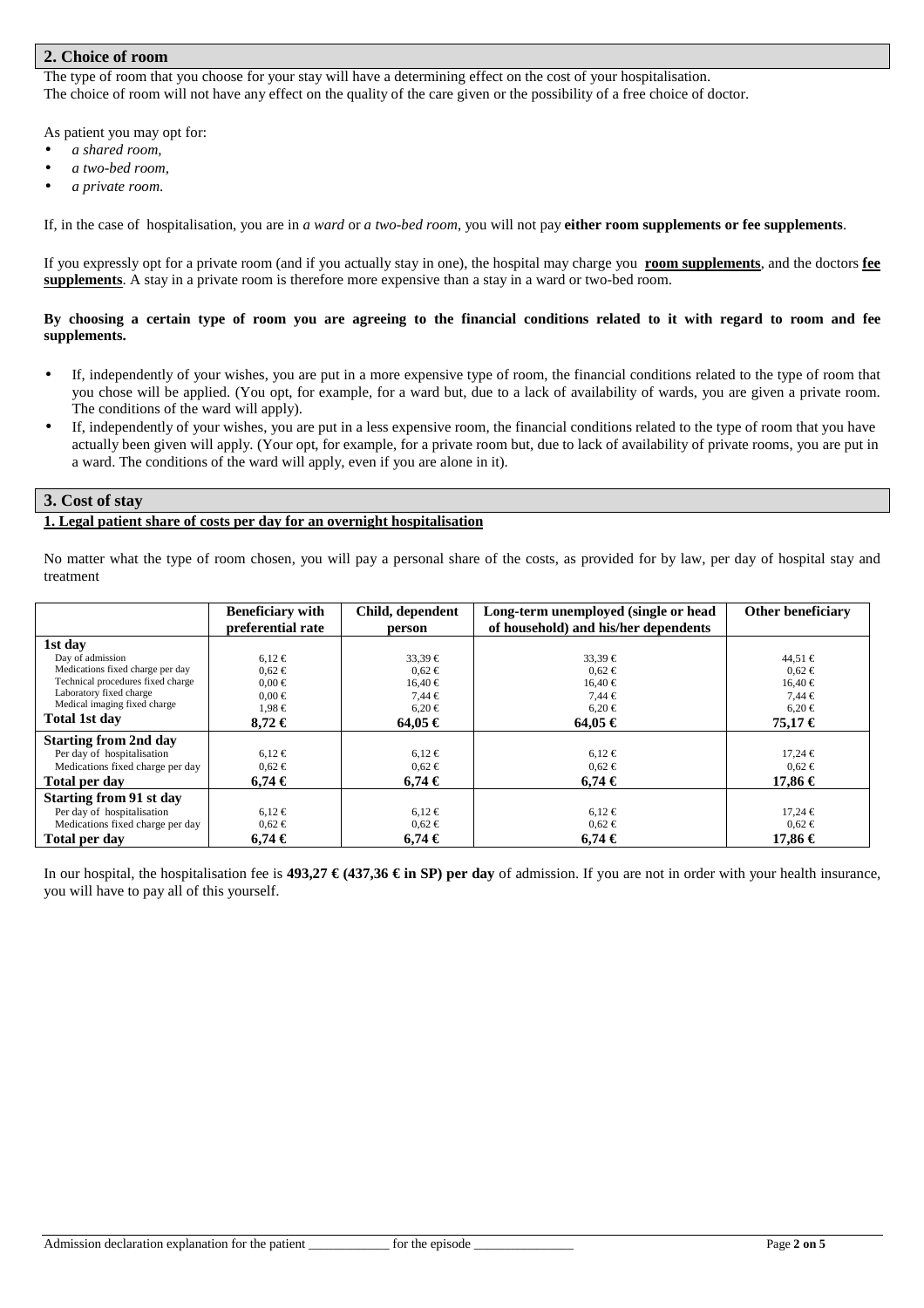## **2. Room supplement per day**

It is strictly forbidden to charge room supplements for hospitalisation in a *ward* or a *two-bed room*. If you expressly opt for a private room and if you actually stay in one, the hospital may charge you a room supplement. The room supplement in our hospital is:

- *0 euros/day (Department Pediatry, room mother/child).*
- *128 euros/day ).*

It is forbidden by law to require a patient to pay a room supplement in the following exceptional circumstances:

- If your hospital doctor considers that admission to a private room is medically required;
- If, for reasons of organisation, you are put in a private room because the type of room chosen is not available;
- If you are admitted or transferred to an intensive-care unit or the emergency department and you remain there for the duration of your stay;
- If the admission involves a child accompanied by a parent.

#### **4. Pharmaceutical costs**

These costs concern the medications, implants, prostheses, non-implantable medical devices etc. These costs may be completely or partially charged to the patient, whatever the type of room chosen.

For medications covered by health insurance, you will have to pay a fixed patient share of costs of 0.62 euro per day ("set amount"). This amount is included in the hospitalisations cost in your hospital bill. The hospitalisation costs include a large number of medications which are not invoiced separately. You will always have to pay this set amount, whether you get the medications or not and no matter what these medications may be.

The medications which are not covered by the health insurance are not included in this set amount and will be charged entirely to you. They will be listed separately on the invoice.

The cost of certain implants, prostheses, non-implantable medical devices etc. will also be completely or partially borne by you. This cost will depend on the type of product supplied and the materials from which it is made. These materials and products are prescribed by the doctor. Do not hesitate to ask the doctor about what they are and how much they cost.

| 5. Doctors'<br>' fees |  |
|-----------------------|--|
| 1. Legal fee          |  |

The fees that doctors are allowed to charge their patients are called official or legal fees. These fees include:

- *the amount reimbursed by the health insurance,*
- *the legal patient share of costs (= the amount of the cost that you as a patient must pay). The service is sometimes completely reimbursed by the health insurance. In this case no patient cost-share is due.*

There are also services for which there is no reimbursement from the health insurance and for which the doctor is free to fix his/her own fees.

## **2. Legal patient share of the costs**

Whatever the type of room chosen, you will have to pay a legal patient share of the costs (= patient's contribution) for your (para)medical treatment. The legal patient share of costs concerns all patients with valid health insurance. Those who do not have valid health insurance must, in fact, bear all the costs of their hospitalisation themselves (See Point 1).

## **3. Fee supplement**

Hospital doctors may charge fee supplements over and above the legal fee. These supplements must be borne completely by the patient: no reimbursement by the health insurance is provided for.

The law forbids the charging of fee supplements if, in the case of hospitalisation, you are in a *ward* or a *two-bed room*.

The maximum fee supplements charged in our hospital are given in the admission declaration and are up to 300%.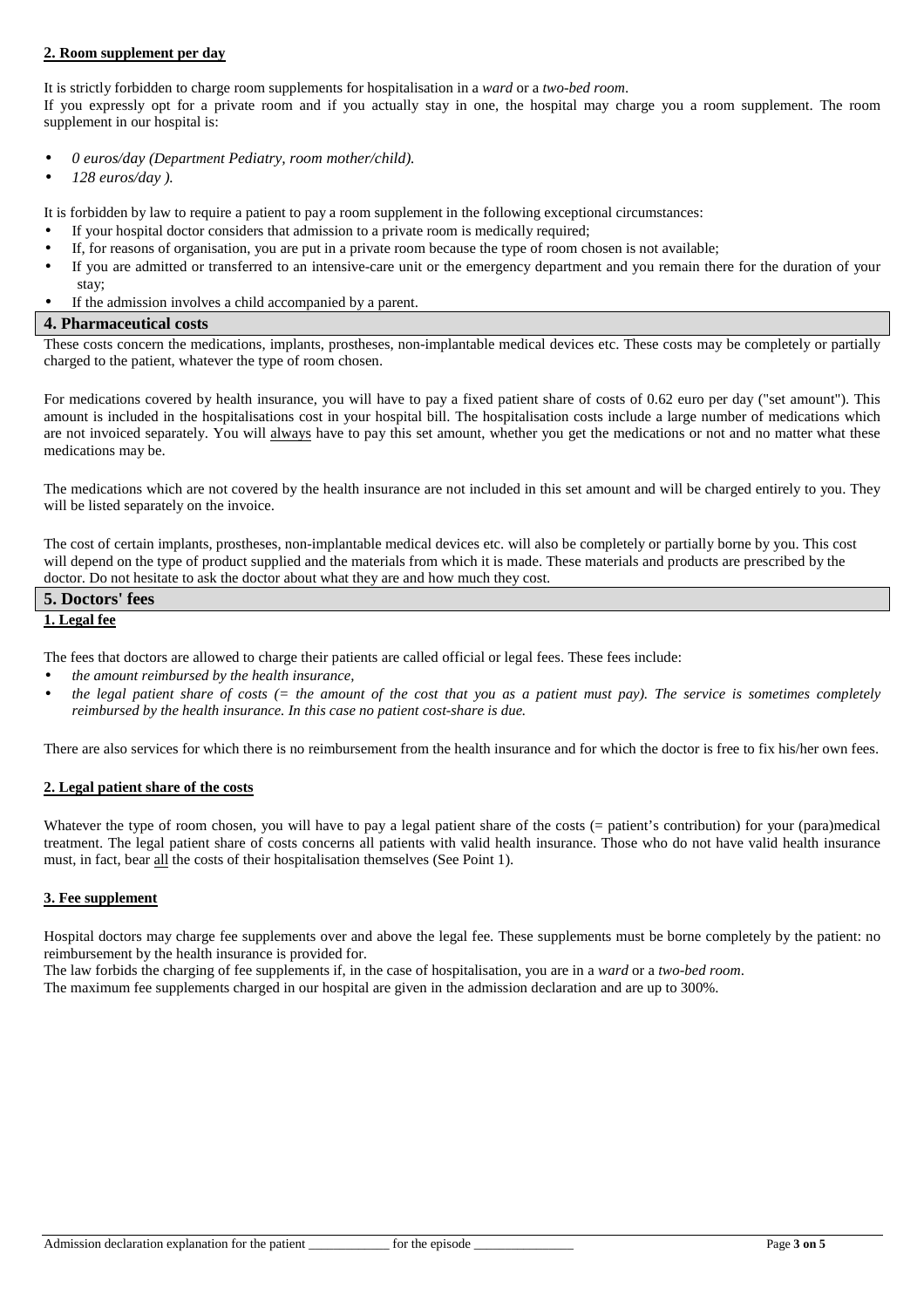If you expressly opt for a private room and you do in fact stay in one, all the doctors may charge you fee supplements.

• *The amount that a doctor may charge as a fee supplement in our hospital is, at the maximum, 300% of the legal fee. Any doctor involved in your treatment (anaesthetist, surgeon etc.) may charge a fee supplement. Example: a doctor charges a fee supplement of maximum 100%. For an operation legally costing 75 euro, 50 euro of which is reimbursed by the health insurance, you will pay 100 euro yourself (25 euro patient's share of costs and 75 euro of fee supplement).* 

It is forbidden by law to charge fee supplements to patients in the following exceptional circumstances:

- *If your hospital doctor considers that admission to a private room is medically required;*
- *If, for reasons of organisation, you are put in a private room because the type of room chosen is not available;*
- *If you are admitted or transferred to an intensive-care unit or the emergency department and you remain there for the duration of your stay*

# **4. Admission of a child accompanied by a parent**

In the case of admission of a child accompanied by a parent, it is possible to choose that the child be hospitalised and treated at the legal rate, without room or fee supplements. The admission of a child accompanied by a parent will accordingly be to a two-bed room or a ward.

If in the case of a child accompanied by a parent, a private room is expressly opted for and if the child and accompanying parent do in fact stay in such a room, the hospital may not charge **room supplements**. **However**, any doctor involved in the treatment may **charge fee supplements.** 

## **5. Outline presentation of the supplements for admissions**

|                                            | Choice of a shared or two-bed<br>room | Choice of a private room                                                                                                                                                                                                                                                                                                                                                                                          |
|--------------------------------------------|---------------------------------------|-------------------------------------------------------------------------------------------------------------------------------------------------------------------------------------------------------------------------------------------------------------------------------------------------------------------------------------------------------------------------------------------------------------------|
| <b>Room supplement</b>                     | NO                                    | <b>YES</b><br>$NO,$ if:<br>your doctor decides that your state of health, your examinations,<br>your treatment or your monitoring requires a private room.<br>you have opted for a ward or a two-bed room but none is<br>$\overline{\phantom{a}}$<br><i>available.</i><br>you have been admitted to the intensive-care department or the<br>emergency department.<br>the admission concerns an accompanied child. |
| <b>Fee supplements</b><br><b>Invoicing</b> |                                       | $NO,$ if:<br>your doctor decides that your state of health, your examinations,<br>your treatment or your monitoring requires a private room.<br>you have opted for a ward or a two-bed room but none is<br>available.<br>you have been admitted to the intensive-care department or the<br>$\overline{\phantom{a}}$<br>emergency department.                                                                      |

**7. Invoicing** 

**All the fee supplements will be invoiced by the hospital. Never pay them directly to the doctor. Do not hesitate to ask the hospital doctor for information about his/her fee supplements.**